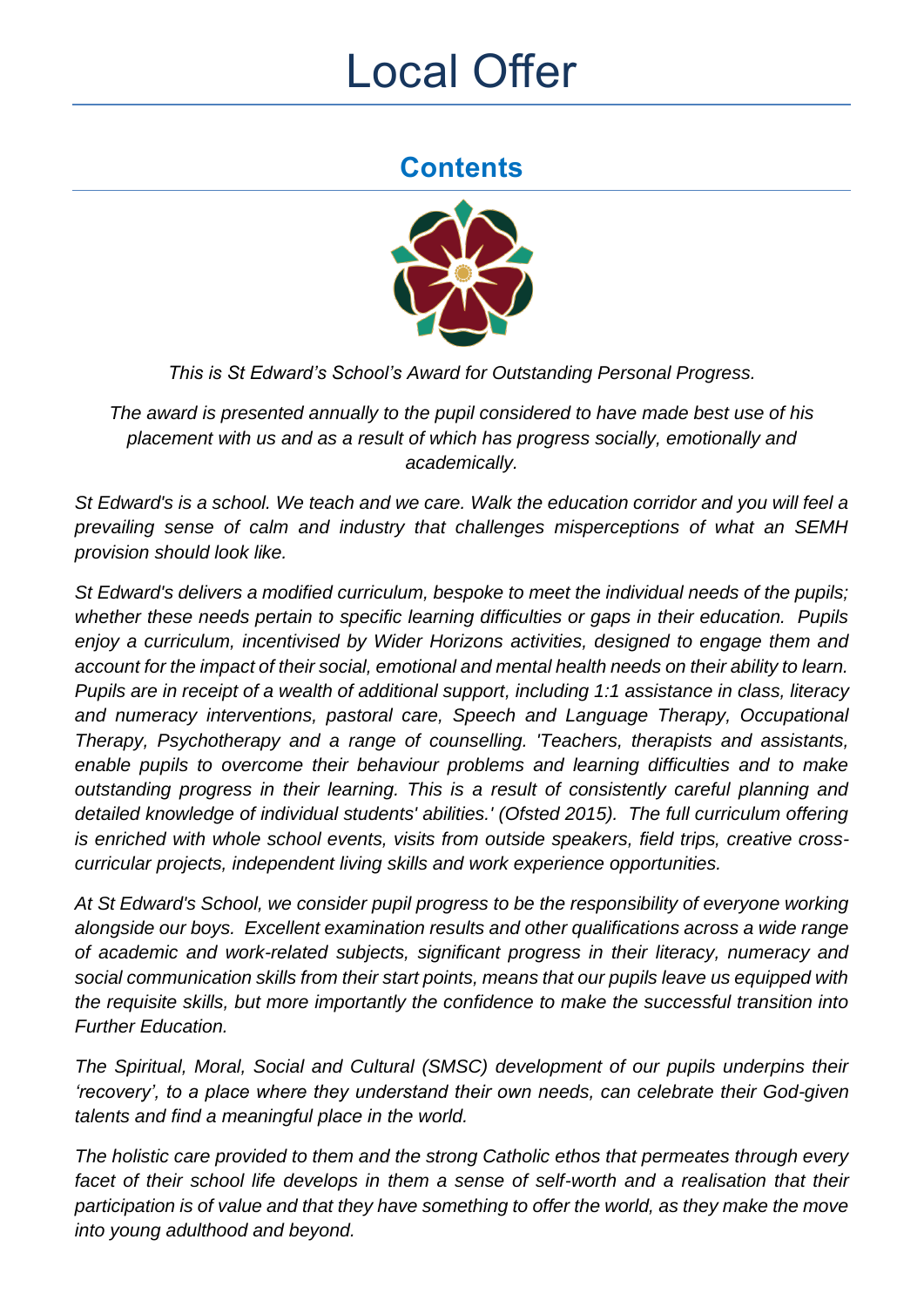*The SEN Information Report requires schools to provide information to the local authority under section 69 of the Children and Families Act 2014 for the purpose of inclusion in that authority's Local Offer.*

# **Overview of our provision**

St Edward's School is a charitable trust providing day and residential placements for boys aged 9 – 18 years who exhibit behavioural difficulties associated with their social, emotional and mental health. These may be complicated by additional learning difficulties.

Age range: 9 to 18 years. (National Curriculum Years 4 to 13)

Type of Placements: Day and Residential, Monday to Friday, 38 Week.

Location: Single rural site off the A27 near Romsey in Hampshire.

# **Which Local Authorities place pupils at St Edward's?**

St Edward's is regularly used by Local Authorities across the south, south east and east of England as well as by several London boroughs.

# **What range of pupil needs does the school provide for?**

St Edward's provides education, care, social development and therapeutic support to pupils who experience a range of difficulties in relation to social, emotional and mental health difficulties (SEMH) including:

- Anxiety Disorder
- Attachment Disorder
- Attention Deficit Hyperactivity Disorder (ADHD)
- Attention Deficit Disorder (ADD) (a sub-type of ADHD)
- Asperger's Syndrome (High level functioning)
- Autism (ASD/ASC) (where challenging behaviours are the primary need)
- Challenging Behaviour
- Conduct Disorder (CD)
- Dyslexia
- Obsessive Compulsive Disorder (OCD)
- Oppositional Defiant Disorder (ODD)
- Sensory Processing Disorder
- Speech and Language Difficulties.

We welcome discussions with parent/carers and professionals as to how to best meet a pupil's needs, which in many cases are comorbid. Our admission process focusses on the prospective pupil's Education Health and Care Plan and supporting professional reports, but also on a transparent dialogue with parents/guardians.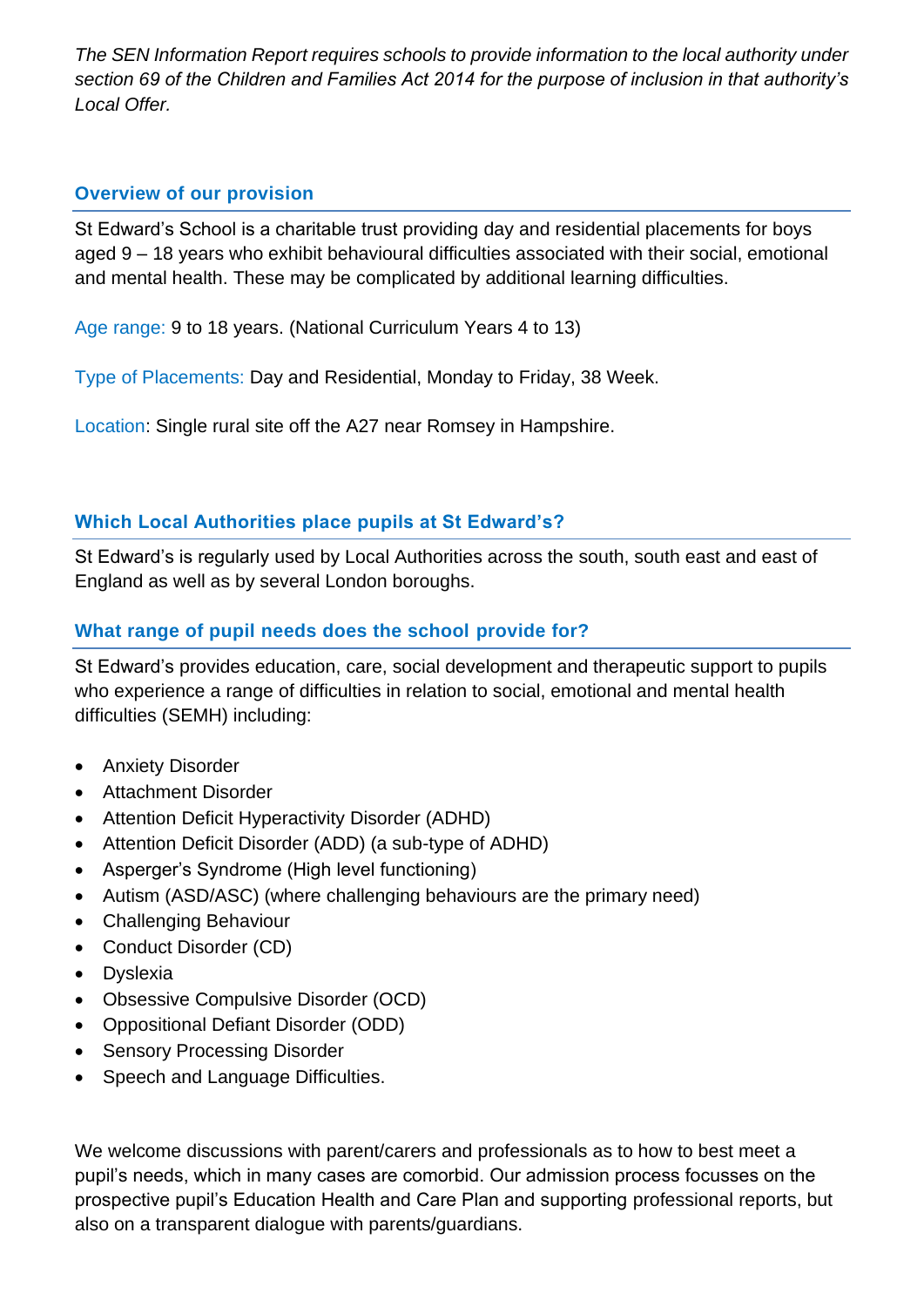#### **What specialist services are available at St Edward's School?**

The school has a specialist staff team offering additional services on-site: Irlen Syndrome, Dyslexia and Dyscalculia Screening, Literacy and Numeracy interventions, Adolescent Therapeutic Counselling using the Arts, Anger Management and Mindfulness Coaching, an Advisory Service for Drugs & Alcohol, Psychotherapy, Occupational Therapy and Speech and Language Therapy.

#### **What extra-curricular activities are offered by the school?**

The school has an outstanding reputation for providing a wealth of Wider Horizons opportunities for pupils. Developed over many years, the staff team provides engaging extracurricular activities and expeditions on and off site.

There are two fishing and canoeing lakes within Melchet Park and extensive sporting facilities, including an indoor swimming pool, gymnasium and a fully equipped Fitness Suite. Moto-cross is hugely popular and there is a purpose-designed track on-site. The school's Design Technology suite and vocational workshops also provide purposeful evening activities for pupils residing during the week. The extensive range of activity available to pupils is illustrated in the termly newsletter published online.

#### **How can I make a referral to St Edward's?**

Local Authorities normally make an initial application to the school to place a child they believe may benefit from this provision. Alternatively, parents, carers and advocates may contact the school directly requesting a visit or to talk to us about their child to ascertain whether this school might be suitable.

In all cases, parents and carers are advised to correspond directly with their Local Authority. Upon receipt of a referral - and if we think we can successfully meet the pupil's needs - we will typically arrange a visit to school. The referral and admission process thereafter is well paced to afford all interested parties, as well the prospective pupil, a chance to ascertain whether St Edward's School is an appropriate provision to meet need. The process can involve up to two visits, which typically include a range of assessments alongside our SENCo, as well an informal interview with members of the Senior Leadership Team.

For more information on our referral and admission process please contact us on 01794 885252 or by email: [admissions@melchetcourt.com](mailto:admissions@melchetcourt.com)

#### **What is the most recent Ofsted outcome?**

St Edward's is judged an outstanding provision by Ofsted (Social Care) (June 2019).

#### **How are decisions made about who can attend St Edward's?**

Decisions about inviting pupils to attend the school are made by the school's managers. If we are not able to offer a place, it is usually because: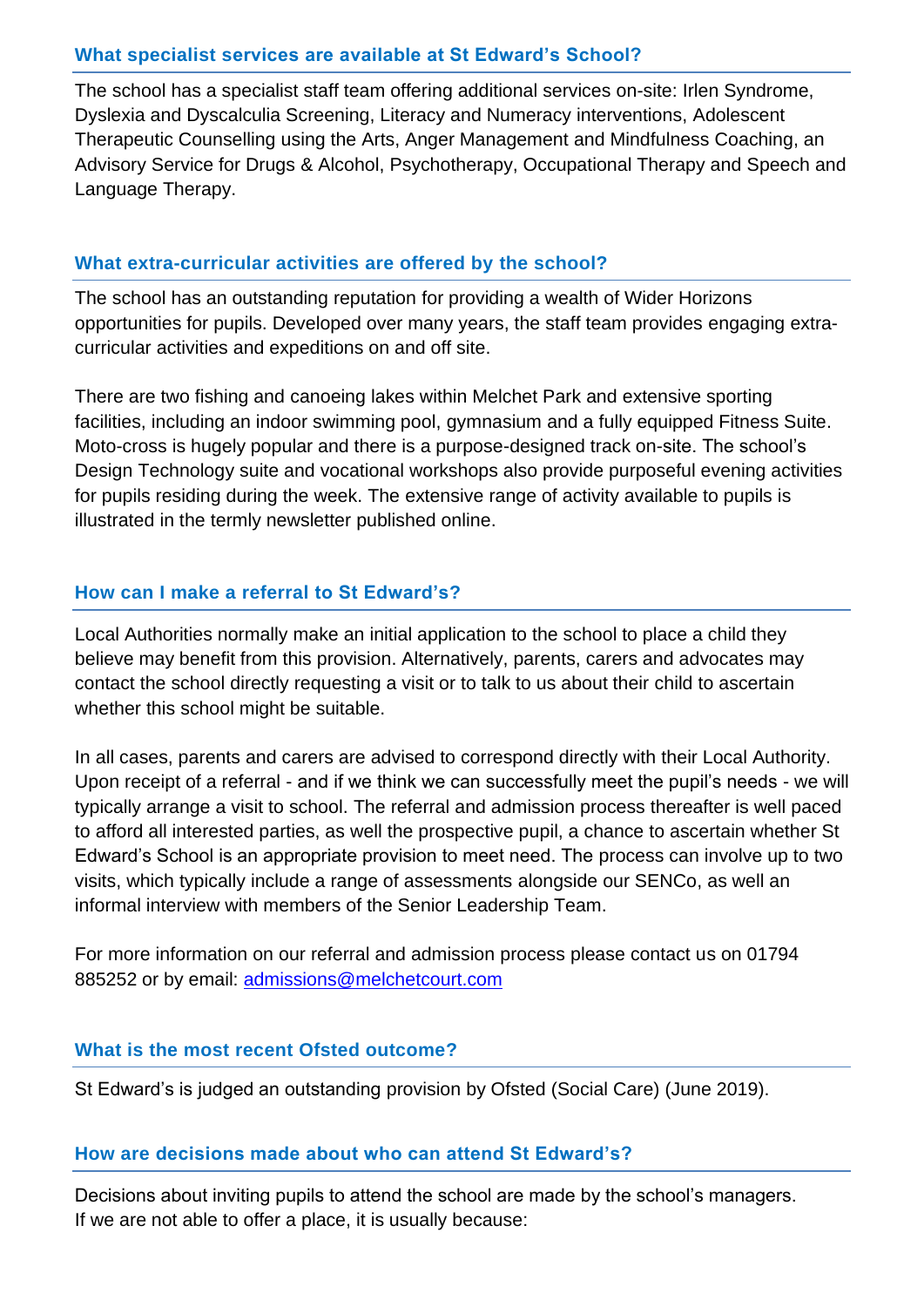- we have no vacancies in the respective year group
- we feel the applicant presents a level of risk beyond our ability to manage
- we feel that we do not have the specific expertise or range of resource to meet a child's needs.

Any decision made by the school can be discussed in further detail.

#### **What involvement can Parents and Carers expect?**

The school places strong emphasis on communication with parents, carers and others who work with and support the child. We view good communication and planning as crucial to a child's progress and successful placement. All pupils have a keyworker on the Pastoral Care Team, who is the primary source of contact for parents and carers. This provides opportunities for parent/carers to share information or concerns, which will be promptly communicated to the appropriate person in the school in order to provide a response. We report regularly to parents and carers on pupils' attainment and progress. Parents and carers receive regular calls on pupils' progress and direct phone enquiries following holiday periods.

The school provides curriculum progress and other information on a pupil's development and engagement in the life of the school for the purpose of Annual Reviews. We converse regularly with parents, carers and others as appropriate, in order to maintain a positive focus on pupils' needs and progress and in order to clarify any plans to support them.

St Edward's produces newsletters as well as up to date information on its website about the general life of the school. Email is accessible through the site.

Parents, carers and others working with the pupil can arrange to visit the school. Requests for visits are addressed promptly to prevent delay. We encourage parents and carers to maintain regular phone contact with resident pupils in the evening.

#### **What level of training do the Staff at St Edward's School have?**

All teachers are fully qualified or are pursuing degree and/or Initial Teacher Training. Many teachers are subject specialists, thus the standard of teaching is high. General subjects' teachers are overseen, observed and mentored by subject leads to ensure the continuation of quality teaching and learning.

Pastoral Care staff are qualified to at least NVQ Level 3 in Caring for Children and Young People.

The school's Therapeutic Services Manager is a qualified Child and Adolescent Psychotherapist, with an additional Diploma in Adolescent Therapeutic Counselling using the Arts. The school's therapeutic arm, 'The Bridge' is managed by a fully qualified SENCo and member of the Senior Leadership Team. This team includes a qualified Occupational Therapist, Speech and Language Therapist and consultant Clinical Psychologist.

All staff receive regular training in a range of areas to support pupils and the safe running of the school, including:

- Child Protection and Safeguarding
- First Aid
- Team Teach (Positive Handling/Physical Interventions)
- Health and Safety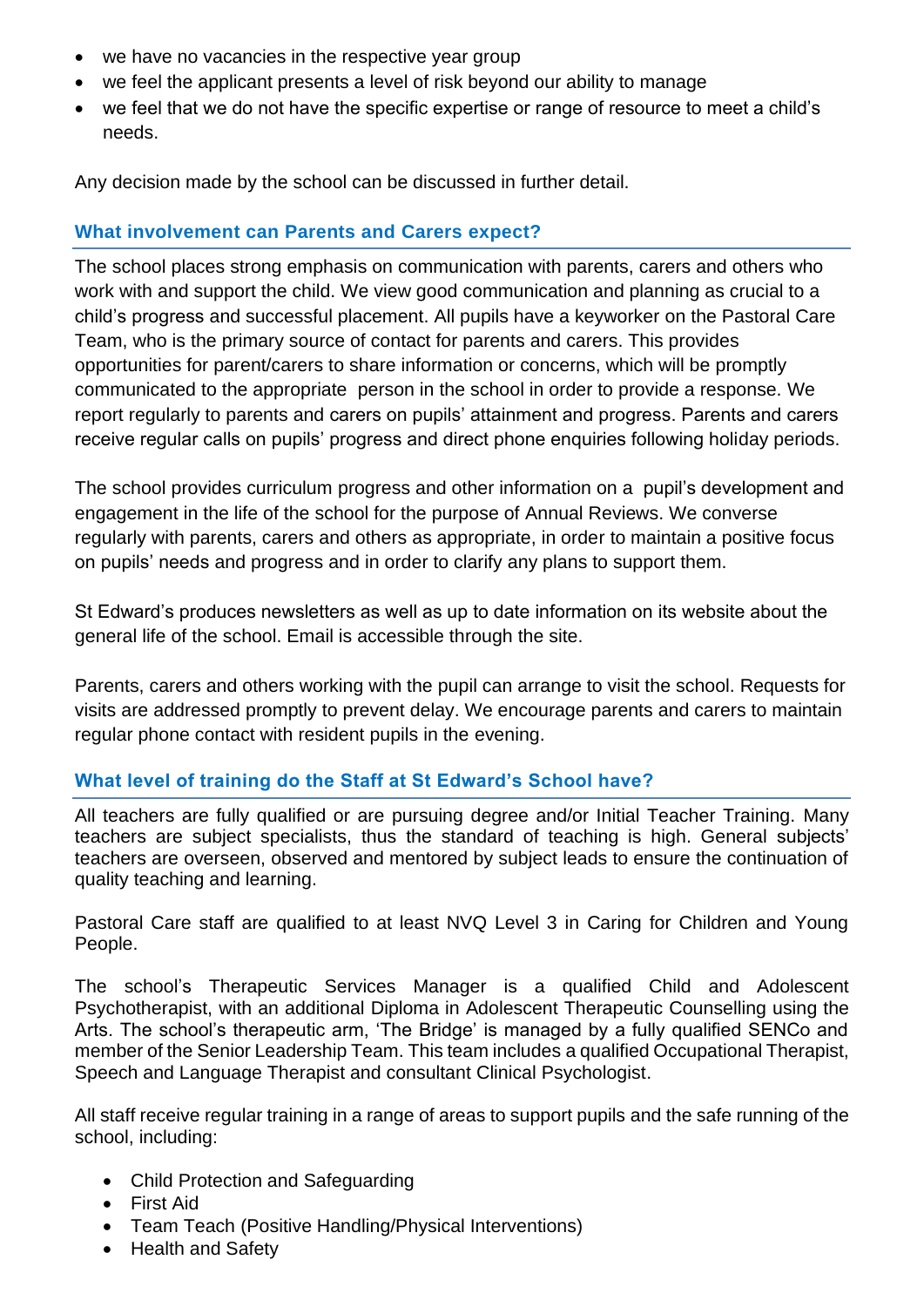- Fire Safety awareness
- a range of training to aid and assist continuing professional development.

The Education team are following a rolling programme of Continuing Professional Development (CPD), specific to the ever changing needs of the pupils, through Winchester University, including whole day INSET and twilight sessions.

#### **How does the school prepare pupils for transition?**

Our Careers Coordinator ensures that St Edward's meets the following eight Gatsby benchmarks of Good Career Guidance:

A stable careers programme Learning from career and labour market information Addressing the needs of each pupil Linking curriculum learning to careers Encounters with employers and employees

Pupils receive support in their preparation for college or other post-16 destination. Pupils making visits to college open evenings within a reasonable geographical distance of the school can be accompanied by keyworkers, teachers or other staff in order to help familiarise them. Pupils leaving St Edward's are encouraged to maintain contact and the school will offer support and advice as young people prepare for adulthood.

#### **How does the school identify pupil progress and/or additional needs?**

Upon admission, pupils pursue an initial screening process to assess current attainment levels and identify any additional difficulties that may affect their learning and social understanding. This assessment provides a baseline from which we measure progress throughout the duration of a pupil's stay.

Attainment is monitored through 6 weekly assessments covering all curriculum areas which confirm pupil progress. Assessment informs planning, but will also identify pupils in need of additional support to enable them to make progress in line with their ability, in order that they 'diminish the difference'.

During a pupil's induction into school, The Bridge Team, led by the school's SENCo, design a Pupil Passport; a document which is a snapshot of pupil needs and pertains to specific difficulties in relation to their ability to access the curriculum.

Embedded into this document is an Individual Behaviour Support Plan (IBSP), formulated by the pupil's keyworker on the Pastoral Care Team, which is used to develop individual pupils' independence, skill and social understanding.

The Head of Edcuation manages the education programme. Care matters are managed by the Head of Pastoral Care. Both managers are overseen by the Deputy Head.

The therapeutic team provides regular updates on their work with pupils, informing colleagues about possible emerging issues and reflecting on pupils' progress through their therapeutic programmes.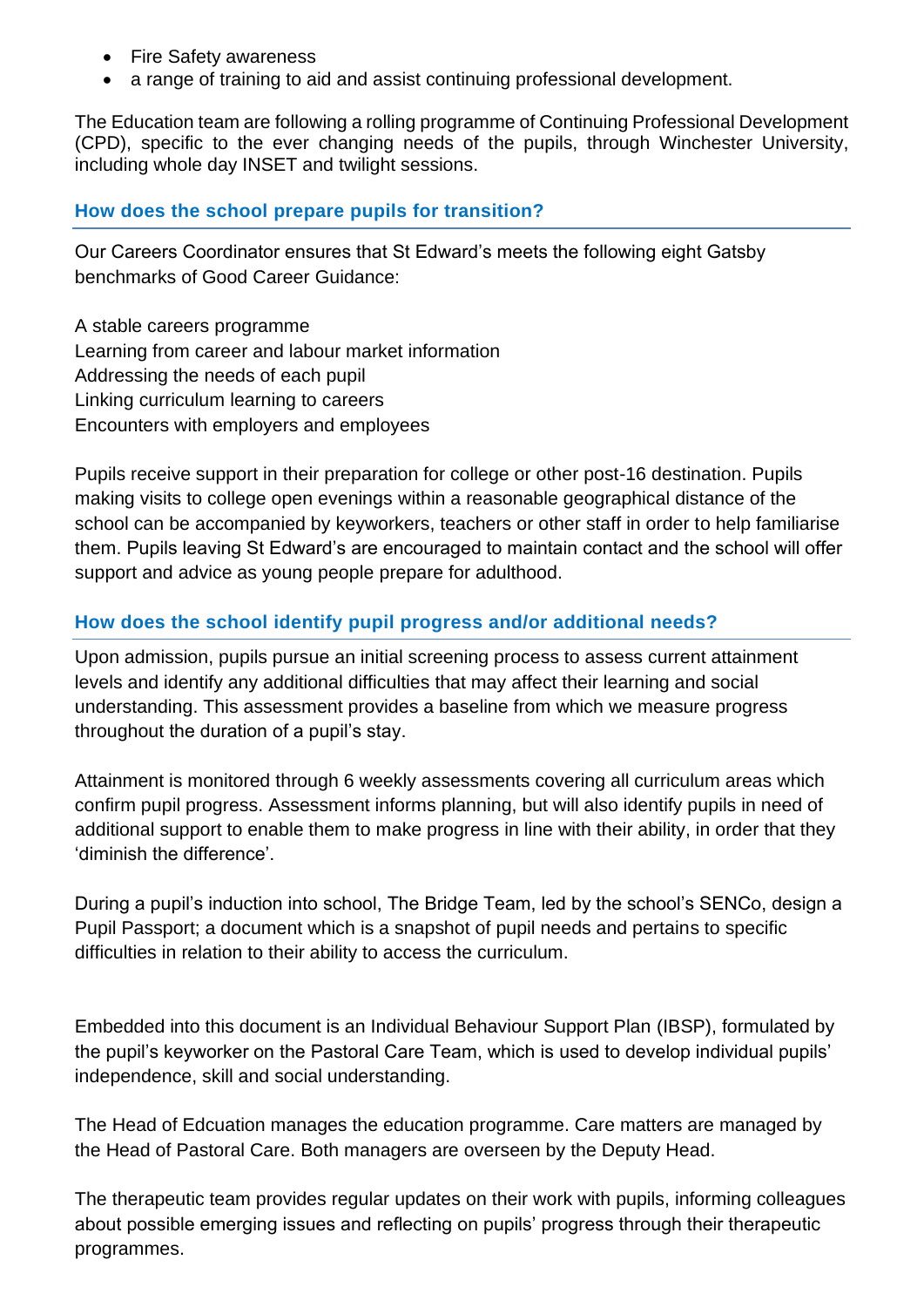#### **How does the school match the curriculum to each pupil's individual needs?**

Classes are small - typically no more than six pupils. Teachers are able and experienced in making work accessible to all pupils. All classes have a Teaching Assistant providing additional learning support.

Each day commences with carefully designed sensory circuits to help pupils regulate in preparation for the morning's learning. Afternoons commence with a 20 minute period, including literacy and numeracy, social thinking and Philosophy for Children lessons.

Pupils with additional learning difficulties are supported through programmes devised and delivered by The Bridge team.. Members of the The Bridge team advise and inform teaching and care colleagues of their work, helping to ensure that teaching strategies can support particular learning styles and attend to potential difficulties before these emerge as barriers to learning. Ultimately, the vehicle for this is the Pupil Passport and IBSP, which will evolve and stay with a pupil through the entirety of their placement.

Curriculum Mapping can be referenced from the point of admission, through to the conclusion of Secondary education. The school offers a modified, broad and balanced curriculum enabling pupils in Key Stages 2 and 3 to access all national curriculum subjects. To afford us a focus on core subjects, modern foreign languages are availed to the pupils through twiceyearly whole school events.

Key Stage 2 and 3 pupils up to, but not including year 9, join St Edward's Middle School, where they are taught by General Subject's teachers. This is a high nurture, high structure learning environment, with an increased ratio of staff to pupils, dedicated members of the Pastoral Care Team and fewer transitions around the wider school.

As pupils approach Key Stage 4, they are taken through the Options process. Whilst an appropriate pathway, academic or skills based, is guided by teacher assessments up to that point, it is also important that each pupil, with support from the parents/carers understands their own strengths and weaknesses so that they can optimise their chance of success. We recommend that pupils select courses that they enjoy and that they may wish to study when they continue their education and that would also help them move into a career they aspire to.

Pupils study 2 option choices over Year 10 and Year 11 alongside their mandatory subjects. These additional courses include:

GCSE ART GCSE Design & Technology BTEC Sport BTEC Hospitality BTEC Creative Media Production BTEC Land Management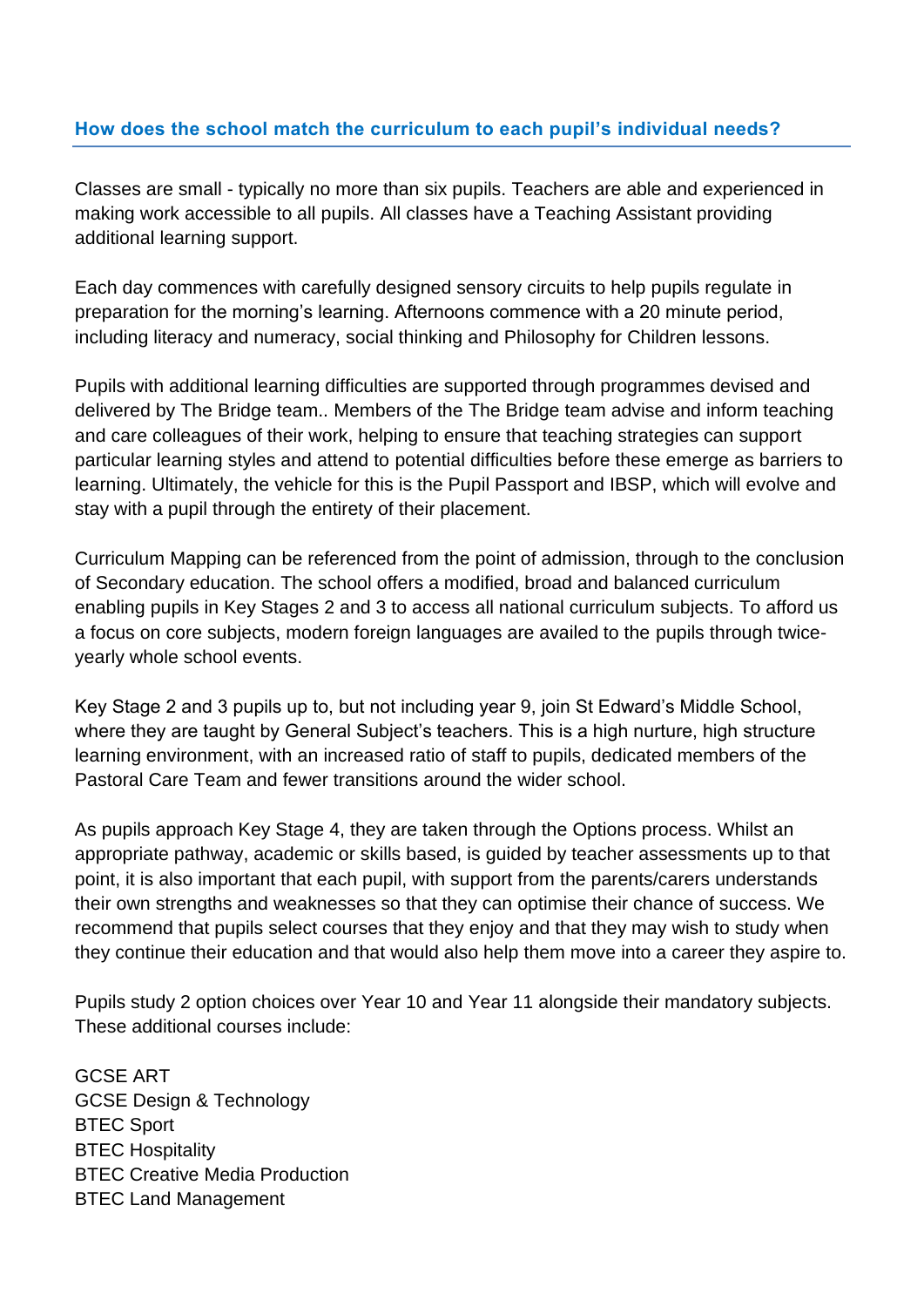To ensure that the KS4 curriculum is as inclusive and accessible as possible, pupils will be entered into a range of external qualifications, which include Entry Level Functional Skills, Functional Skills Levels 1 and 2, Entry Level Certificates and GCSE. For those pupils on a skills based pathway, Independent Living Skills will feature heavily as part of their curriculum.

#### **How does St Edward's promote pupils' well-being?**

This staff team seeks to encourage pupils' participation in school life, improve -their access to the curriculum, expand and extend pupils' ability to learn and encourage pupils to develop a more positive perception of themselves as learners and their potential to succeed. If pupils experience success, they can improve their confidence and boost their self-esteem.

The school's therapeutic team provides opportunities for pupils to consider and reflect upon their circumstances, make and implement plans to bring about change, whilst constantly promoting their wellbeing. Pupils can self-refer, staff can recommend their attendance, or it can be stipulated on their Education, Health and Care Plans. There is capacity for anger management coaching and adolescent therapeutic counselling.

The therapeutic team works hard to maintain a safe and comfortable environment. They look to provide firm and consistent boundaries and they have clear expectations about pupils' behaviour. They encourage pupils to learn to trust responsible adults and respond to good guidance.

There is strong communication between the therapeutic team and the teaching, care and learning support teams.

## **Does the school have a sixth form provision?**

The school has developed a sixth form provision. Students can pursue post-16 programmes in school or enrol for courses at local FE colleges; they receive additional support, advice and supervision from dedicated members of the Pastoral Care Team with whom they already have a relationship, in order to support transition to a new provision.

In addition, the school provides opportunities to develop social and communication skills via courses provided by specialists in the field, independent living skills and, where appropriate, work experience. Continuing therapeutic support is made available to sixth form students.

#### **What is the level of accessibility of the school?**

The school is located in and around a Grade 2 Star Listed building, with associated buildings spread across the site. These accommodate core and foundation subjects, sport and recreation, Design Technology, skills-based learning plus a centre for therapeutic support and the teaching of art and design. Outdoor sporting facilities are accessible on foot - sports pitches, tennis courts, a motor-cross track and two lakes which are utilised for fishing, canoeing and environmental work.

The indoor swimming pool is located in a building which is accessible by ramp.